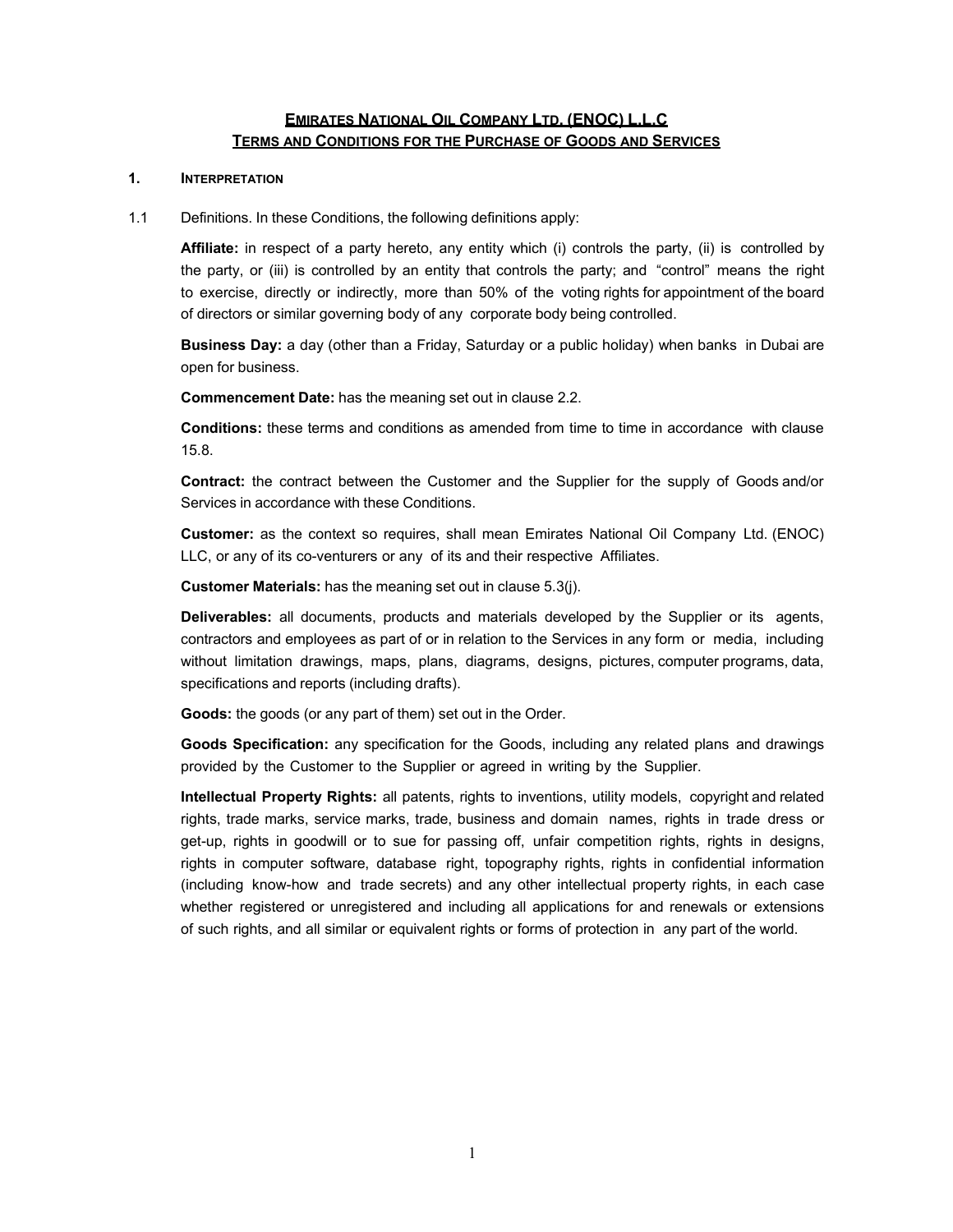**Order:** the Customer's order for the supply of Goods and/or Services, as set out in the Customer's purchase order form, including all attachments, exhibits and documents referenced therein.

**Services:** the services, including without limitation any Deliverables, to be provided by the Supplier under the Contract as set out in the Service Specification.

**Service Specification:** the description or specification for Services agreed in writing by the Customer and the Supplier.

**Supplier:** the person or firm from whom the Customer purchases the Goods and/or Services.

**Supplier Code of Conduct**: the code developed by ENOC Business Ethics & Compliance as provided in "Contractors & Suppliers" under www.enoc.com, is an integral part of the Supplier relationship management. It provides clear insights and understanding of the values, responsibilities, obligations and ethical standards practiced at ENOC and expected from ENOC Suppliers. It highlights ENOC approach towards fair treatment, environment, health and safety standards, workplace conduct, and conflict of interest, business courtesies, trademarks, records management and anti-corruption compliance, among others, all structured to ensure an effective and rewarding collaboration.

- 1.2 Construction. In these Conditions, the following rules apply:
	- (a) a **person** includes a natural person, corporate or unincorporated body (whether or not having separate legal personality);
	- (b) a references to a party includes its representatives, successors or permitted assigns;
	- (c) a reference to a statute or statutory provision is a reference to such statute or statutory provision as amended or re-enacted. A reference to a statute or statutory provision includes any subordinate legislation made under that statute or statutory provision, as amended or re-enacted;
	- (d) any phrase introduced by the terms **including**, **include**, **in particular** or any similar expression shall be construed as illustrative and shall not limit the sense of the words preceding those terms; and
	- (e) a reference to **writing** or **written** includes faxes.

# **2. BASIS OF CONTRACT**

- 2.1 The Order constitutes an offer by the Customer to purchase Goods and/or Services from the Supplier in accordance with these Conditions.
- 2.2 The Order shall be deemed to be accepted on the earlier of:
	- (a) the Supplier issuing written acceptance of the Order;
	- (b) any act by the Supplier consistent with fulfilling the Order; or
	- (c) the failure by the Supplier to notify the Customer in writing of its rejection of the Order within 48 hours of the date of submission of the Order,
- 2.3 at which point and on which date the Contract shall come into existence (**Commencement Date**).These Conditions apply to the Contract to the exclusion of any other terms that the Supplier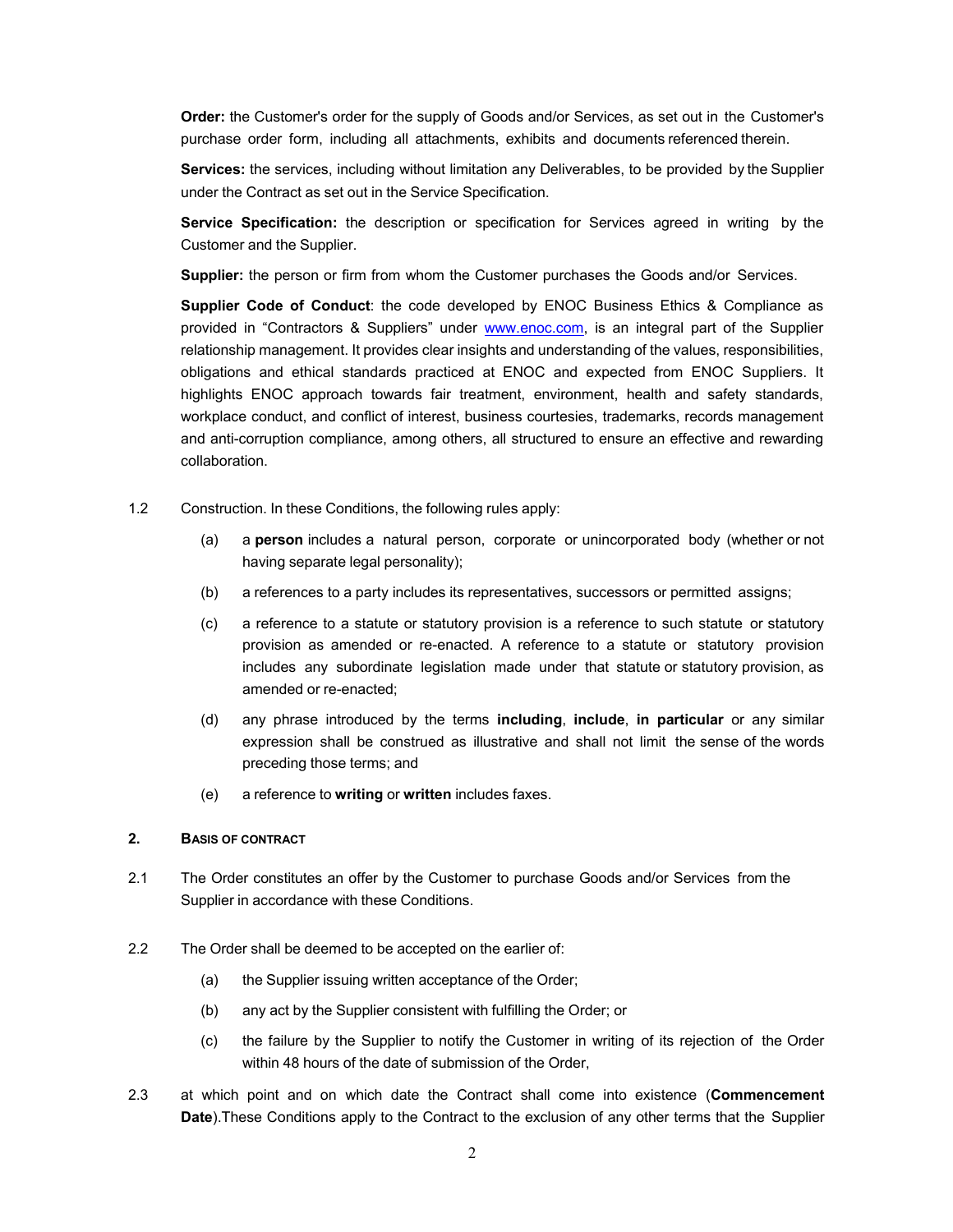seeks to impose or incorporate, or which are implied by trade, custom, practice or course of dealing.

2.4 All of these Conditions shall apply to the supply of both Goods and Services except where the application to one or the other is specified.

# **3. SUPPLY OF GOODS**

- 3.1 The Supplier shall ensure that the Goods shall:
	- (a) conform in all respects to samples provided to the Supplier and shall correspond with their description and any applicable Goods Specification;
	- (b) be new and fit for any purpose held out by the Supplier or made known to the Supplier by the Customer, expressly or by implication, and in this respect the Customer relies on the Supplier's skill and judgment;
	- (c) be free from defects in design, materials and workmanship and remain so for 12 months after delivery; and
	- (d) comply with all applicable statutory and regulatory requirements relating to the manufacture, labelling, packaging, storage, handling and delivery of the Goods.
- 3.2 The Supplier shall ensure that at all times it has and maintains all the licences, permissions, authorisations, consents and permits that it needs to carry out its obligations under the Contract in respect of the Goods.
- 3.3 The Supplier shall carefully test and inspect the Goods prior to delivery to ensure that they comply with the requirements of the Order and the Goods Specification. Such tests shall include those specified in the Order or otherwise specified by the Customer (if any).
- 3.4 The Customer shall have the right (but not the obligation) to inspect and test the Goods at any time before delivery.
- 3.5 If following such inspection or testing the Customer considers that the Goods do not conform or are unlikely to comply with the Supplier's undertakings at clause 3.1, the Customer shall inform the Supplier and the Supplier shall immediately take such remedial action as is necessary to ensure compliance.
- 3.6 Notwithstanding any such inspection or testing, the Supplier shall remain fully responsible for the Goods and any such inspection or testing shall not reduce or otherwise affect the Supplier's obligations under the Contract, and the Customer shall have the right to (i) conduct further inspections and tests; and/or (ii) instruct the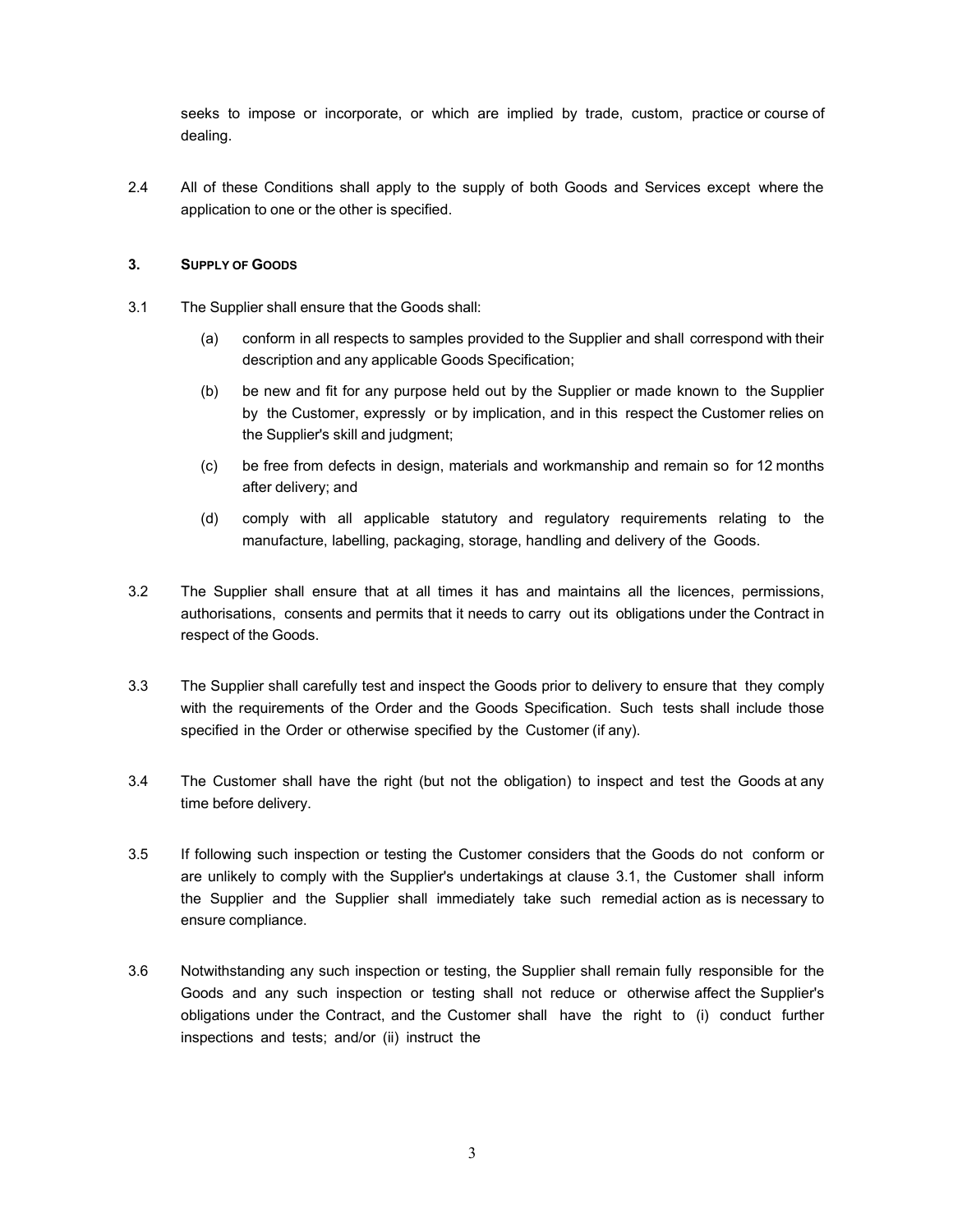Supplier to conduct further tests and inspections, after the Supplier has carried out its remedial actions. The costs of such further inspections and tests shall be borne by the Supplier.

### **4. DELIVERY OF GOODS**

- 4.1 The Supplier shall ensure that:
	- (a) the Goods are properly packed and secured in such manner as to enable them to reach their destination in good condition;
	- (b) each delivery of the Goods is accompanied by a delivery note which shows the date of the Order, the Order number (if any), the type and quantity of the Goods (including the code number of the Goods (where applicable)), special storage instructions (if any) and, if the Goods are being delivered by instalments, the outstanding balance of Goods remaining to be delivered; and
	- (c) if the Supplier requires the Customer to return any packaging material for the Goods to the Supplier, that fact is clearly stated on the delivery note. Any such packaging material shall only be returned to the Supplier at the cost of the Supplier.
- 4.2 The Supplier shall deliver the Goods:
	- (a) on the date specified in the Order or, if no such date is specified, then within 7 days of the date of the Order;
	- (b) to the location as is set out in the Order or as instructed by the Customer before delivery (**Delivery Location**);
	- (c) during the Customer's normal hours of business on a Business Day, or as instructed by the Customer.
- 4.3 Unless otherwise stated in the Order, delivery of the Goods shall be completed on the completion of unloading of the Goods at the Delivery Location.
- 4.4 If the Supplier:
	- (a) delivers less than 95 per cent of the quantity of Goods ordered, the Customer may reject the Goods; or
	- (b) delivers more than 105 per cent of the quantity of Goods ordered, the Customer may at its sole discretion reject the Goods or the excess Goods,

and any rejected Goods shall be returnable at the Supplier's risk and expense. If the Supplier delivers more or less than the quantity of Goods ordered, and the Customer accepts the delivery, a pro rata adjustment shall be made to the invoice for the Goods.

4.5 The Supplier shall not deliver the Goods in instalments without the Customer's prior written consent. Where it is agreed that the Goods are delivered by instalments, they may be invoiced and paid for separately. However, failure by the Supplier to deliver any one instalment on time or at all or any defect in an instalment shall entitle the Customer to the remedies set out in clause 6.1.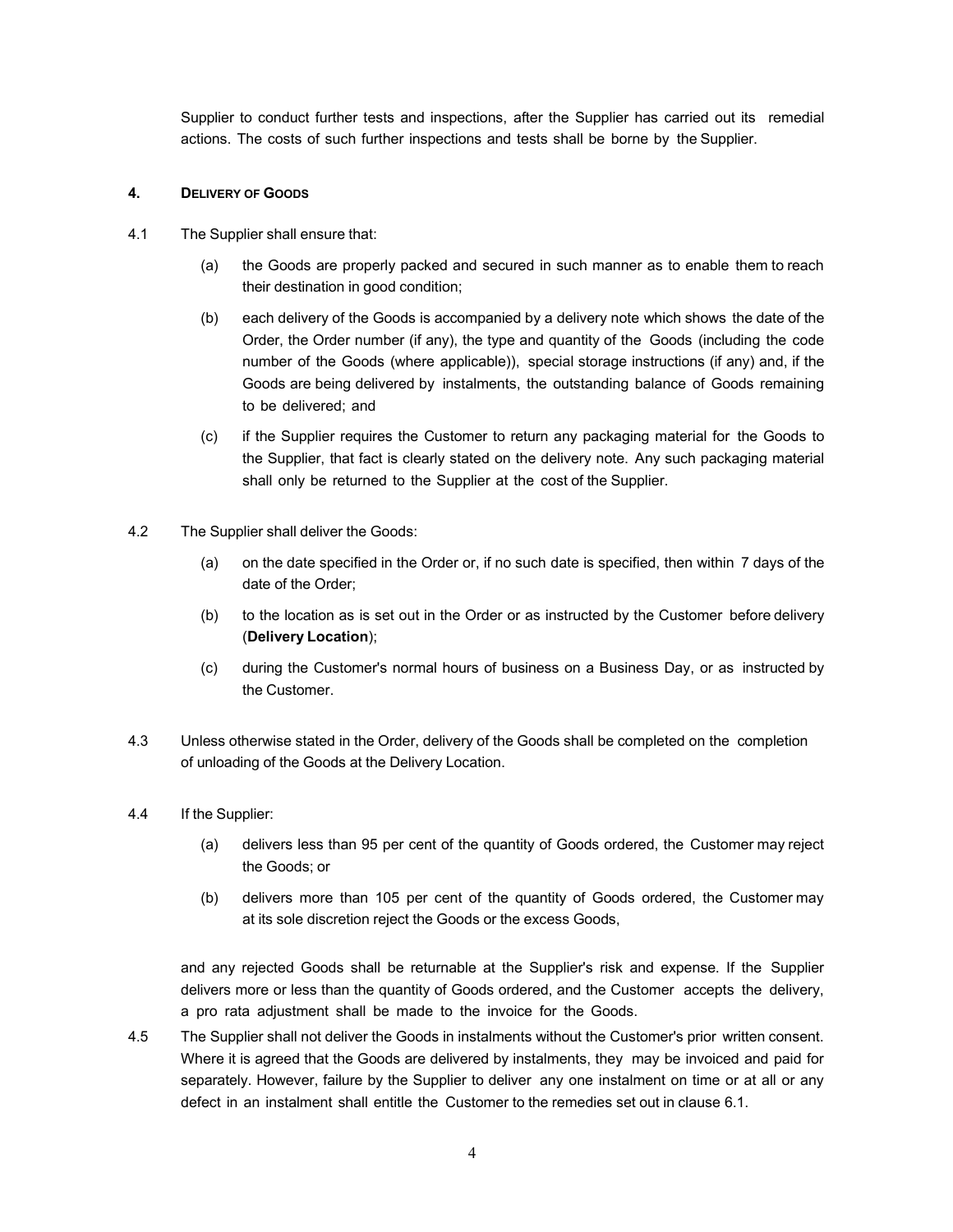4.6 Title in the Goods shall pass to the Customer when they have been allocated to the Order. Risk in the Goods shall pass to the Customer on completion of delivery.

# **5. SUPPLY OF SERVICES**

- 5.1 The Supplier shall from the date set out in the Order and for the duration of this Contract provide the Services to the Customer in accordance with the terms of the Contract.
- 5.2 The Supplier shall meet any performance dates for the Services specified in the Order or notified to the Supplier by the Customer.
- 5.3 In providing the Services, the Supplier shall:
	- (a) co-operate with the Customer in all matters relating to the Services, comply with all instructions of the Customer and generally act in the best interests of the Customer;
	- (b) perform the Services with the best care, skill and diligence in accordance with best practice in the Supplier's industry, profession or trade;
	- (c) use personnel who are suitably skilled and experienced to perform tasks assigned to them, and in sufficient number to ensure that the Supplier's obligations are fulfilled in accordance with this Contract;
	- (d) ensure that the Services and Deliverables will conform with all descriptions and specifications set out in the Service Specification, and that the Deliverables shall be fit for any purpose expressly or impliedly made known to the Supplier by the Customer;
	- (e) provide all equipment, tools and vehicles and such other items as are required to provide the Services;
	- (f) use the best quality goods, materials, standards and techniques, and ensure that the Deliverables, and all goods and materials supplied and used in the Services or transferred to the Customer, will be free from defects in workmanship, installation and design;
	- (g) obtain and at all times maintain all necessary licences and consents, and comply with all applicable laws and regulations;
	- (h) observe all health, safety and environment rules and regulations and any other security requirements that apply at any of the Customer's premises;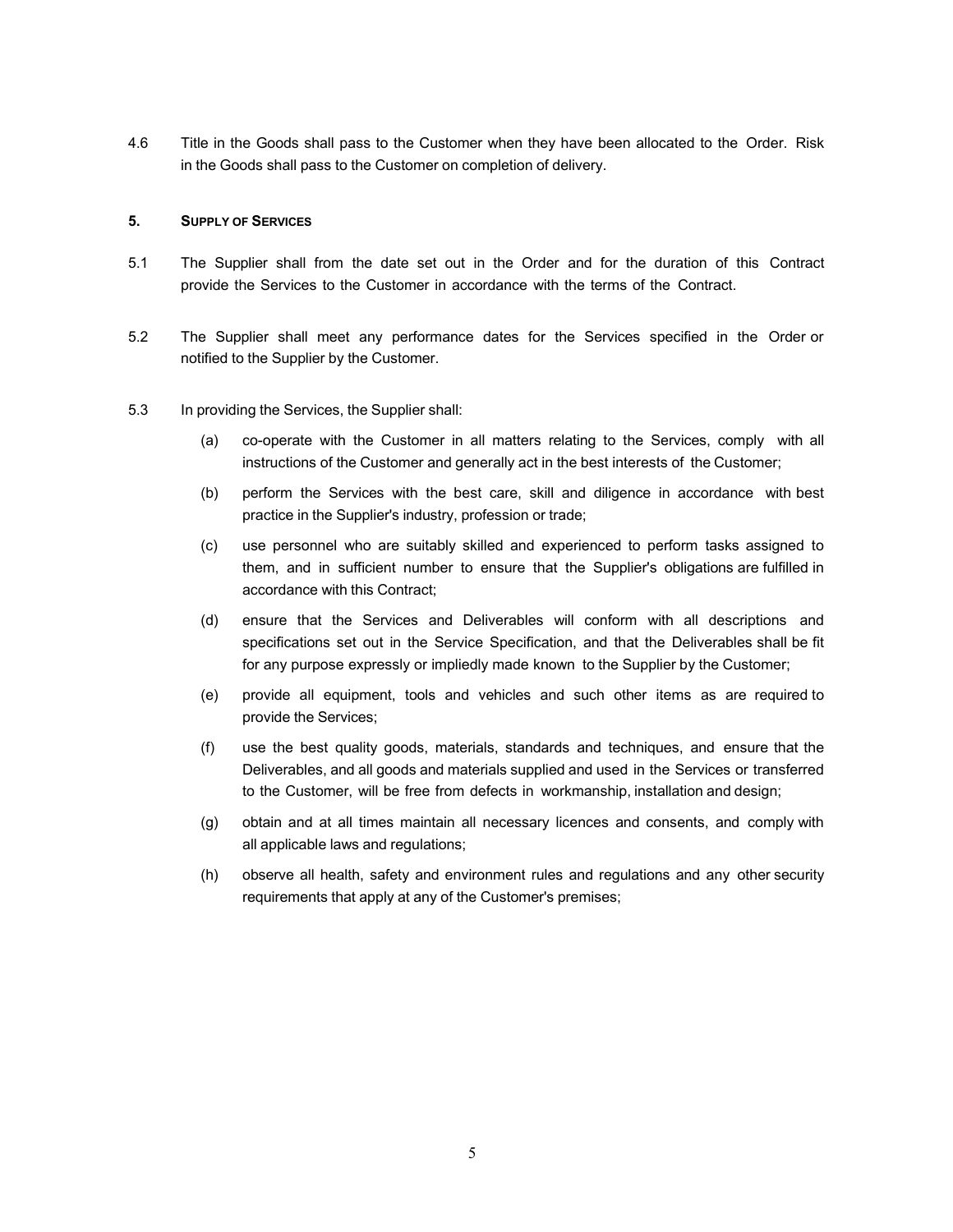- (i) comply with SA 8000 standard for corporate social responsibility;
- (j) hold all materials, equipment and tools, drawings, specifications and data supplied by the Customer to the Supplier (**Customer Materials**) in safe custody at its own risk, maintain the Customer Materials in good condition until returned to the Customer, not dispose or use the Customer Materials other than in accordance with the Customer's written instructions or authorisation, and protect and insure the Customer Materials for full replacement value while in the Supplier's possession;
- (k) not do or omit to do anything which may cause the Customer to lose any licence, authority, consent or permission upon which it relies for the purposes of conducting its business, and the Supplier acknowledges that the Customer may rely or act on the Services;
- (l) not do anything which may interfere with or hinder the work being carried out by other contractors at any locations where the Services are to be provided; and
- (m) ensure that any documents provided to the Customer in connection with the provision of Goods and/or Services shall, to the best of its knowledge, be accurate and not misleading in any way.

### **6. CUSTOMER REMEDIES**

- 6.1 Time shall be of the essence of the Order. If the Supplier fails to deliver the Goods and/or perform the Services by the applicable date, the Customer shall, without limiting its other rights or remedies, have one or more of the following rights:
	- (a) to terminate the Contract with immediate effect by giving written notice to the Supplier;
	- (b) to refuse to accept any subsequent performance of the Services and/or delivery of the Goods which the Supplier attempts to make;
	- (c) to recover from the Supplier any costs incurred by the Customer in obtaining substitute goods and/or services from a third party;
	- (d) where the Customer has paid in advance for Services that have not been provided by the Supplier and/or Goods which have not been delivered by the Supplier, to have such sums refunded by the Supplier; and
	- (e) to claim damages for any additional costs, loss or expenses incurred by the Customer which are in any way attributable to the Supplier's failure to meet such dates.
- 6.2 If the Goods are not delivered or the Services are not performed by the applicable date, the Customer may, at its option, claim or deduct 1 per cent of the price of the Goods and/or charges for the Services (as applicable) for each week (or part thereof) of delay in delivery by way of liquidated damages, up to a maximum of 10 per cent of the total price of the Goods and/or Services (as applicable).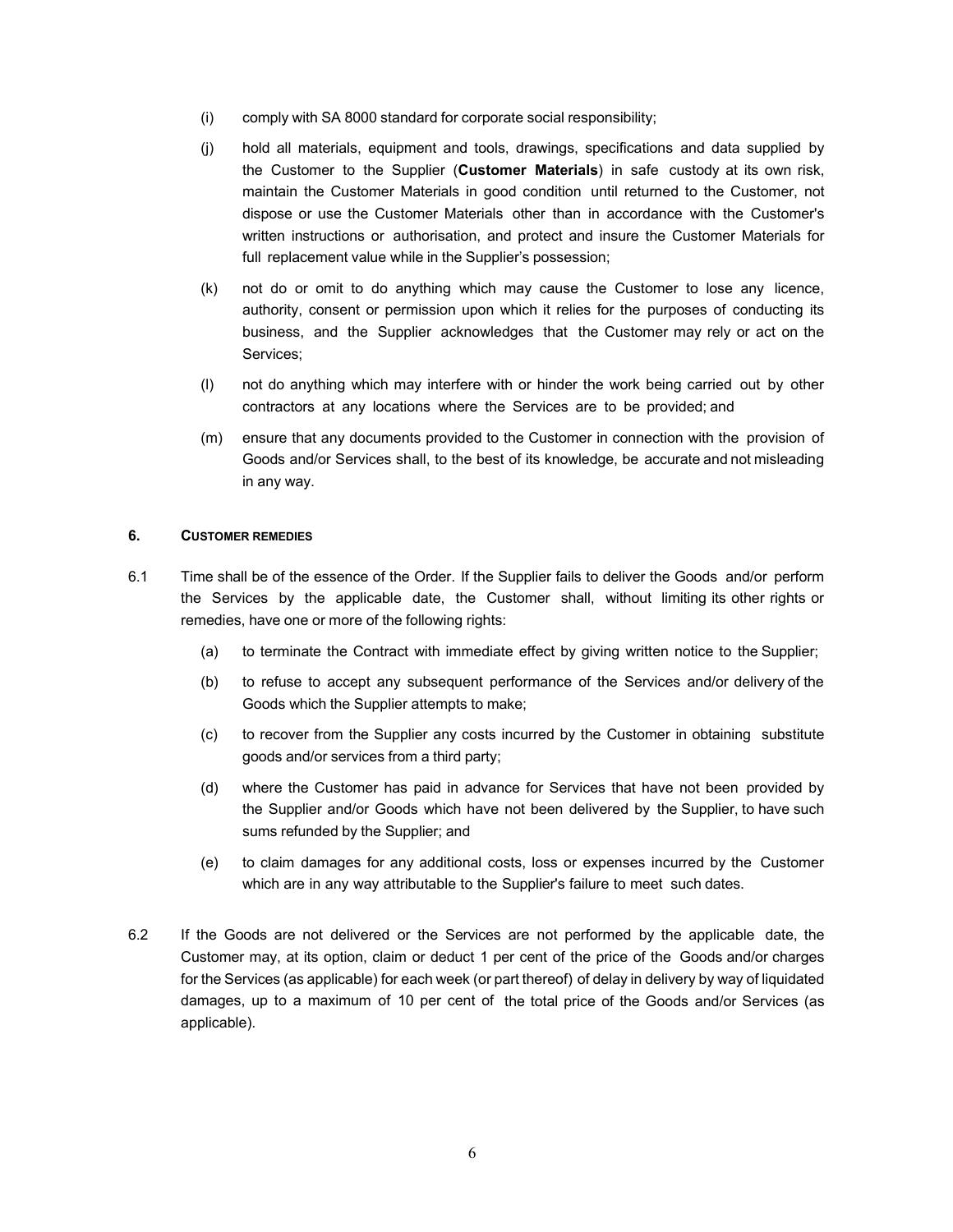- 6.3 If at any time it appears to the Supplier that the Goods will not be delivered and/or the Services will not be performed by the applicable date, the Supplier shall forthwith notify the Customer in writing indicating the cause of such delay, the anticipated date by which the Supplier will be able to deliver such Goods and/or perform such services and the steps the Supplier proposes to take to rectify the situation. The Customer may, in such circumstances, if it deems necessary (and without prejudice to any other rights it may have) cancel the Order.
- 6.4 If the Supplier has delivered Goods that do not comply with the undertakings set out in clause 3.1, then, without limiting its other rights or remedies, the Customer shall have one or more of the following rights, whether or not it has accepted the Goods:
	- (a) to reject the Goods (in whole or in part) whether or not title has passed and to return them to the Supplier at the Supplier's own risk and expense;
	- (b) to terminate the Contract with immediate effect by giving written notice to the Supplier;
	- (c) to require the Supplier to repair or replace the rejected Goods, or to provide a full refund of the price of the rejected Goods (if paid);
	- (d) to refuse to accept any subsequent delivery of the Goods which the Supplier attempts to make;
	- (e) to recover from the Supplier any expenditure incurred by the Customer in obtaining substitute goods from a third party; and
	- (f) to claim damages for any additional costs, loss or expenses incurred by the Customer arising from the Supplier's failure to supply Goods in accordance with clause 3.1.
- 6.5 These Conditions shall extend to any substituted or remedial services and/or repaired or replacement goods supplied by the Supplier.
- 6.6 The Customer's rights under this Contract are in addition to its rights and remedies implied by statute and common law.

# **7. CUSTOMER'S OBLIGATIONS**

The Customer shall:

- (a) provide the Supplier with reasonable access at reasonable times to the Customer's premises for the purpose of providing the Services; and
- (b) provide such information as the Supplier may reasonably request for the provision of the Services and the Customer considers reasonably necessary for the purpose of providing the Services.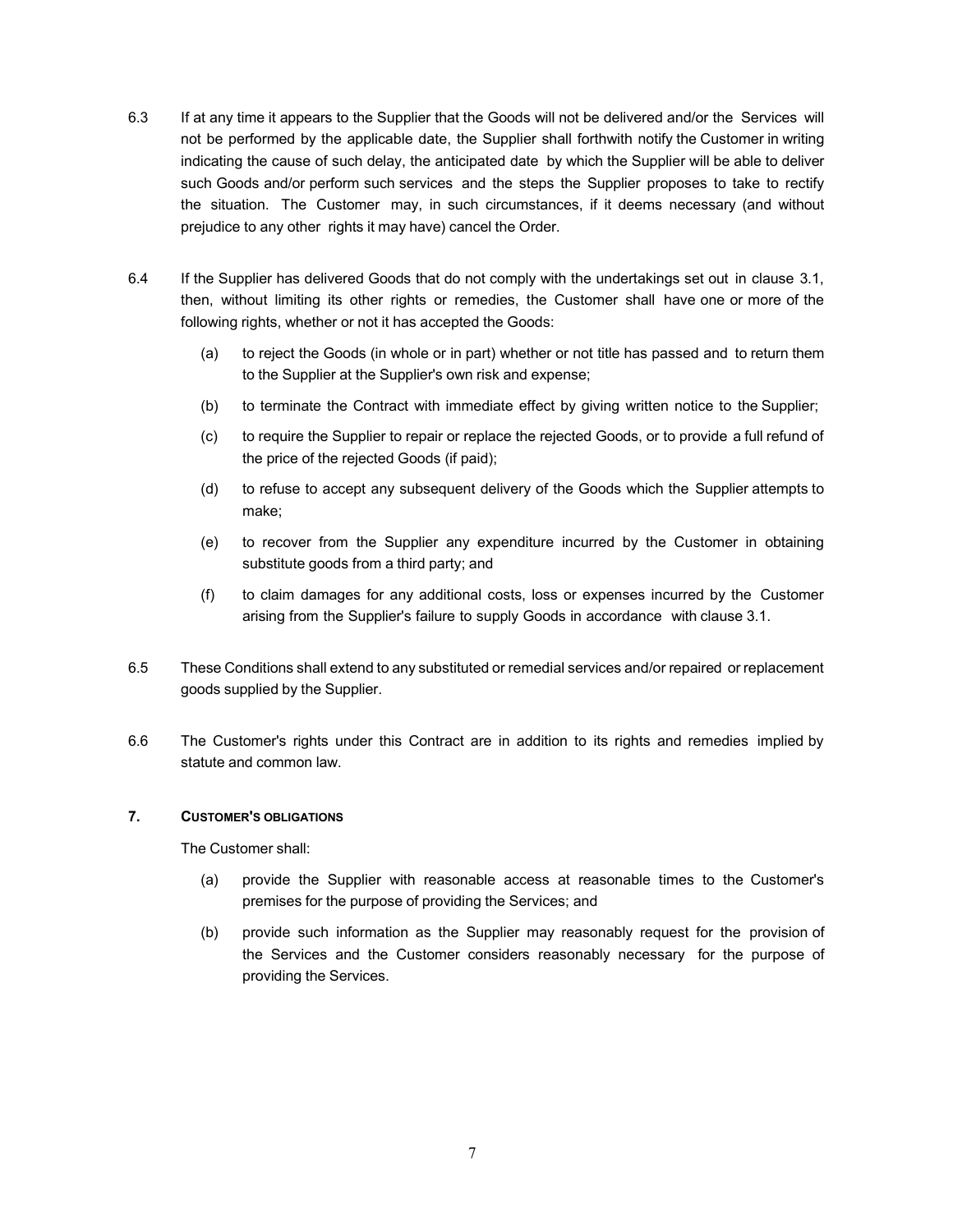# **8. CHARGES AND PAYMENT**

- 8.1 The price for the Goods:
	- (a) shall be the price set out in the Order, or if no price is quoted, the price set out in the Supplier's published price list in force at the Commencement Date; and
	- (b) shall be inclusive of the costs of packaging, insurance and carriage of the Goods, unless otherwise agreed in writing by the Customer. No extra charges shall be effective unless agreed in writing and signed by the Customer.
- 8.2 The charges for the Services shall be set out in the Order, and shall be the full and exclusive remuneration of the Supplier in respect of the performance of the Services. Unless otherwise agreed in writing by the Customer, the charges shall include every cost and expense of the Supplier directly or indirectly incurred in connection with the performance of the Services.
- 8.3 In respect of Goods, the Supplier shall invoice the Customer on or at any time after completion of delivery. In respect of Services, the Supplier shall invoice the Customer on completion of the Services. Each invoice shall include such supporting information required by the Customer to verify the accuracy of the invoice, including but not limited to the relevant purchase order number.
- 8.4 In consideration of the supply of Goods and/or Services by the Supplier, the Customer shall pay the invoiced amounts within 45 days of (i) the date of a correctly rendered invoice; or (ii) the date of delivery of the goods or performance of the services to which the invoice relates (whichever is later) to a bank account nominated in writing by the Supplier.
- 8.5 The Supplier shall maintain complete and accurate records of the time spent and materials used by the Supplier in providing the Services, and the Supplier shall allow the Customer to inspect such records at all reasonable times on request.
- 8.6 The Customer may, without limiting its other rights or remedies, set off any amount owing to it by the Supplier against any amount payable by the Customer to the Supplier.

# **9. INTELLECTUAL PROPERTY RIGHTS**

9.1 In respect of the Goods and any goods that are transferred to the Customer as part of the Services under this Contract, including without limitation the Deliverables or any part of them, the Supplier warrants that it has full clear and unencumbered title to all such items, and that at the date of delivery of such items to the Customer, it will have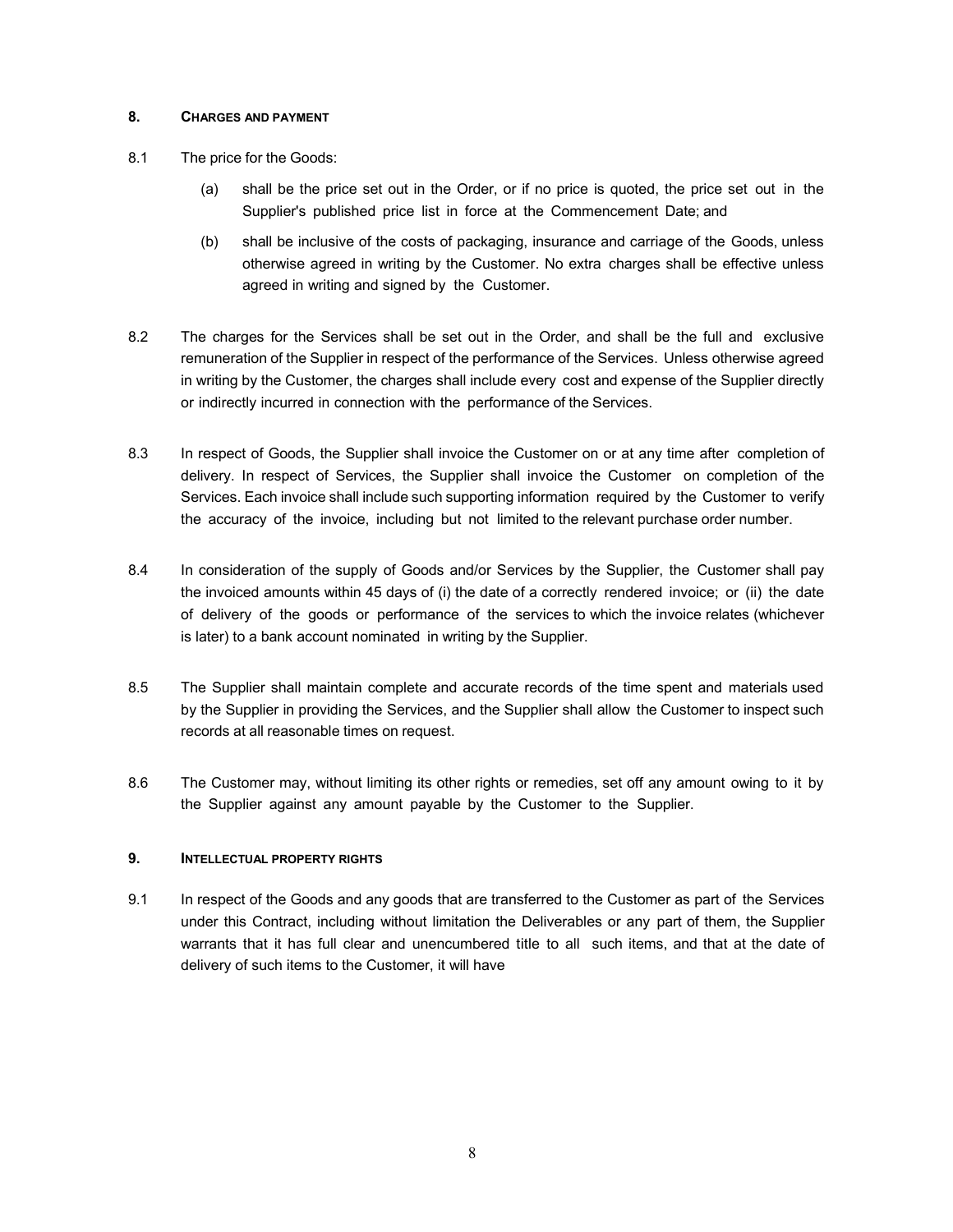full and unrestricted rights to sell and transfer all such items to the Customer. The Supplier shall not claim any liens, attachments or similar claims in connection with the Goods (and any other goods transferred to the Customer as part of the Services) and shall defend and indemnify the Customer against any and all liens, attachments and other similar claims.

- 9.2 The Supplier assigns to the Customer, free from all third party rights, all Intellectual Property Rights in the products of the Services, including for the avoidance of doubt the Deliverables.
- 9.3 The Supplier shall obtain waivers of all moral rights in the products, including for the avoidance of doubt the Deliverables, of the Services to which any individual is now or may be at any future time entitled.
- 9.4 The Supplier shall, promptly at the Customer's request, do (or procure to be done) all such further acts and things and the execution of all such other documents as the Customer may from time to time require for the purpose of securing for the Customer the full benefit of the Contract, including all right, title and interest in and to the Intellectual Property Rights assigned to the Customer in accordance with clause 9.2.
- 9.5 All Customer Materials are the exclusive property of the Customer.

# **10. INDEMNITY**

- 10.1 The Supplier shall keep the Customer indemnified in full against all costs, expenses, damages and losses (whether direct or indirect), including any interest, fines, legal and other professional fees and expenses awarded against or incurred or paid by the Customer as a result of or in connection with:
	- (a) any claim made against the Customer by a third party for death, personal injury or damage to property arising out of, or in connection with, defects in Goods, to the extent that the defect in the Goods is attributable to the acts or omissions of the Supplier, its employees, agents or subcontractors;
	- (b) any claim made against the Customer by a third party arising out of, or in connection with, the supply of the Goods or Services, to the extent that such claim arises out of the breach, negligent performance or failure or delay in performance of the Contract by the Supplier, its employees, agents or subcontractors; and
	- (c) any claim made against the Customer for actual or alleged infringement of a third party's Intellectual Property Rights arising out of, or in connection with, the manufacture, supply or use of the Goods, or receipt, use or supply of the Services.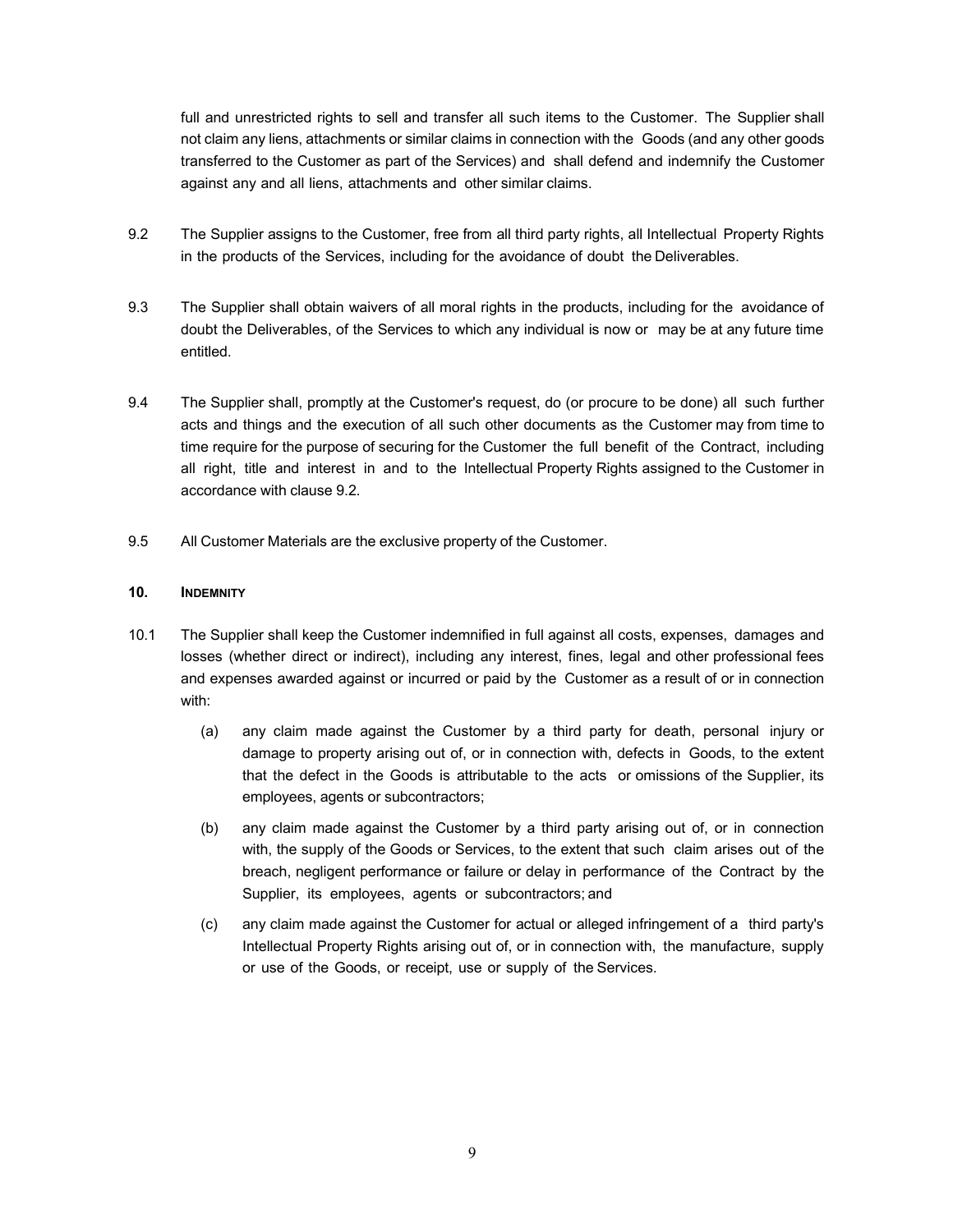- 10.2 For the duration of the Contract and for a period of 1 year thereafter, the Supplier shall maintain in force, with a reputable insurance company, professional indemnity insurance, product liability insurance, public liability insurance, and any other insurance required to cover the liabilities that may arise under or in connection with the Contract and shall, on the Customer's request, produce both the insurance certificate giving details of cover and the receipt for the current year's premium in respect of each insurance.
- 10.3 This clause 10 shall survive termination of the Contract.

# **11. AUDIT RIGHTS**

- 11.1 The Customer may conduct an audit or investigation at any time to check the Supplier's compliance with the Contract or to enable the Customer to meet its applicable contractual, regulatory and internal management requirements.
- 11.2 The Supplier shall give the Customer or its representatives full access on reasonable notice and at reasonable times to:
	- (a) information and data relating to the Goods and/or Services; and
	- (b) any premises or facilities at which or from which the Supplier provides Goods and/or Services.
- 11.3 This clause 11 shall survive termination of the Contract.

#### **12. CONFIDENTIALITY**

The Supplier shall keep in strict confidence all technical or commercial know-how, specifications, inventions, processes or initiatives which are of a confidential nature and have been disclosed to the Supplier by the Customer, its employees, agents or subcontractors, and any other confidential information concerning the Customer's (or its Affiliates') business, products or services which the Supplier may obtain. The Supplier shall restrict disclosure of such confidential information to such of its employees, agents or subcontractors as need to know it for the purpose of discharging the Supplier's obligations under the Contract, and shall ensure that such employees, agents or subcontractors are subject to obligations of confidentiality corresponding to those which bind the Supplier. This clause 12 shall survive termination of the Contract.

#### **13. TERMINATION**

13.1 Without limiting its other rights or remedies, the Customer may terminate the Contract with immediate effect by giving written notice to the Supplier if: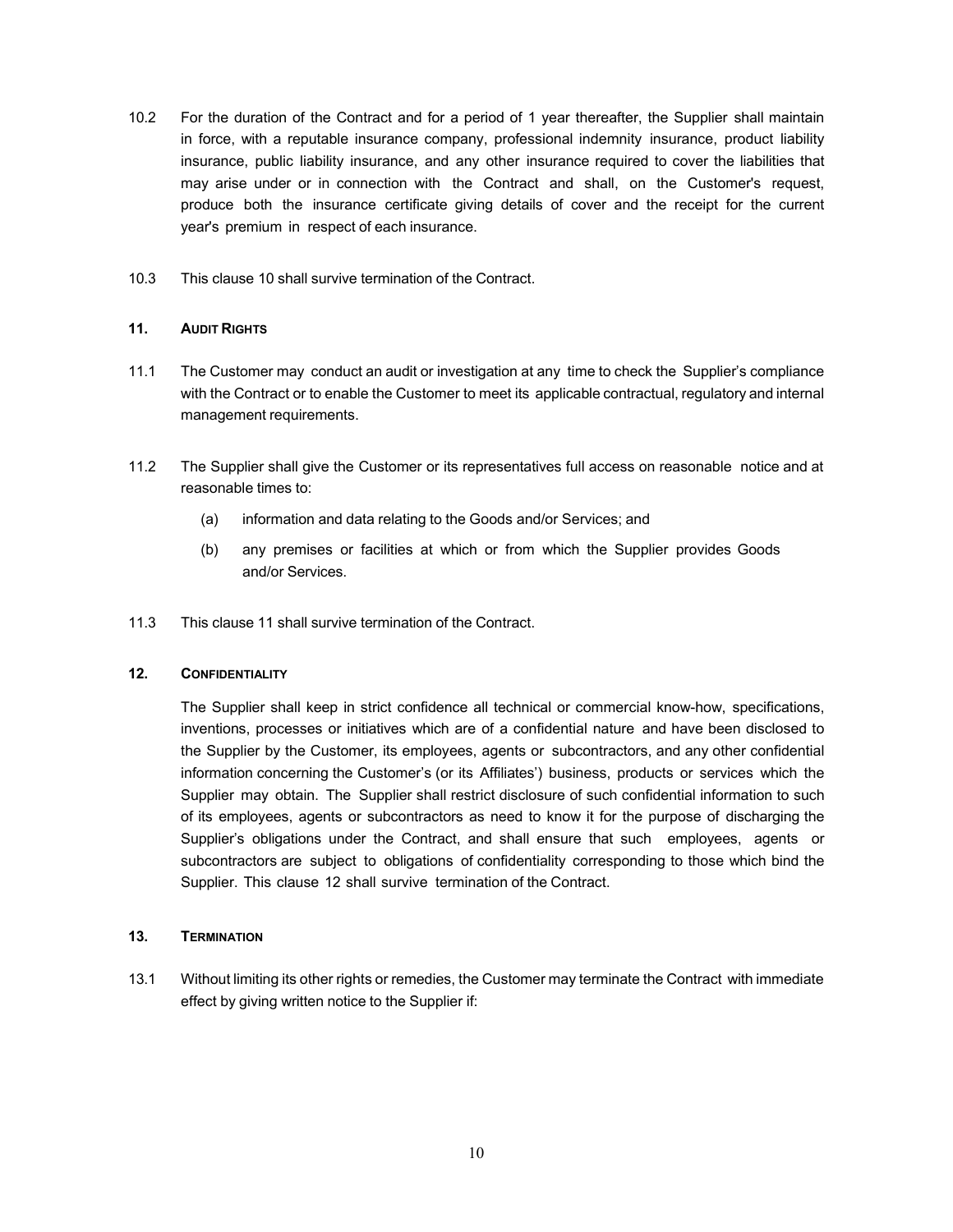- (a) the Supplier commits a breach of the Contract and (if such a breach is remediable) fails to remedy that breach within 7 days of receipt of notice in writing of the breach;
- (b) the Supplier suspends, or threatens to suspend, payment of its debts or is unable to pay its debts as they fall due or admits inability to pay its debts or is deemed unable to pay its debts or as having no reasonable prospect of so doing;
- (c) the Supplier becomes insolvent or is the subject of any form of insolvency proceedings including but not limited to bankruptcy, receivership, judicial management or winding up proceedings or, where applicable, has received a judicial declaration or suspension of payments or shall pass a resolution for winding up (other than for the purposes of voluntary amalgamation or reconstruction) or a court shall make an order to that effect against it or shall enter into any composition or arrangement with its creditors; or
- (d) the Supplier suspends or threatens to suspend, or ceases or threatens to cease to carry on, all or a substantial part of its business.
- 13.2 Without limiting its other rights or remedies, the Customer may terminate the Contract at any time to suit the convenience of the Customer.
- 13.3 In any of the circumstances in these Conditions in which the Customer may terminate the Contract, where both Goods and Services are supplied, the Customer may instead terminate part of the Contract in respect of the Goods, or in respect of the Services, and the Contract shall continue in respect of the remaining supply.

# **14. CONSEQUENCES OF TERMINATION**

On termination of the Contract or any part of it for any reason:

- (a) where the Services are terminated, the Supplier shall immediately deliver to the Customer all Goods (in respect of which title has passed), Deliverables, whether or not then complete, and return all Customer Materials. If the Supplier fails to do so, then the Customer may without limiting its other rights or remedies enter the Supplier's premises and take possession of them. Until they have been returned or delivered, the Supplier shall be solely responsible for their safe keeping and will not use them for any purpose not connected with this Contract;
- (b) the accrued rights and remedies of the parties as at termination shall not be affected, including the right to claim damages in respect of any breach of the Contract which existed at or before the date of termination; and
- (c) clauses which expressly or by implication have effect after termination shall continue in full force and effect.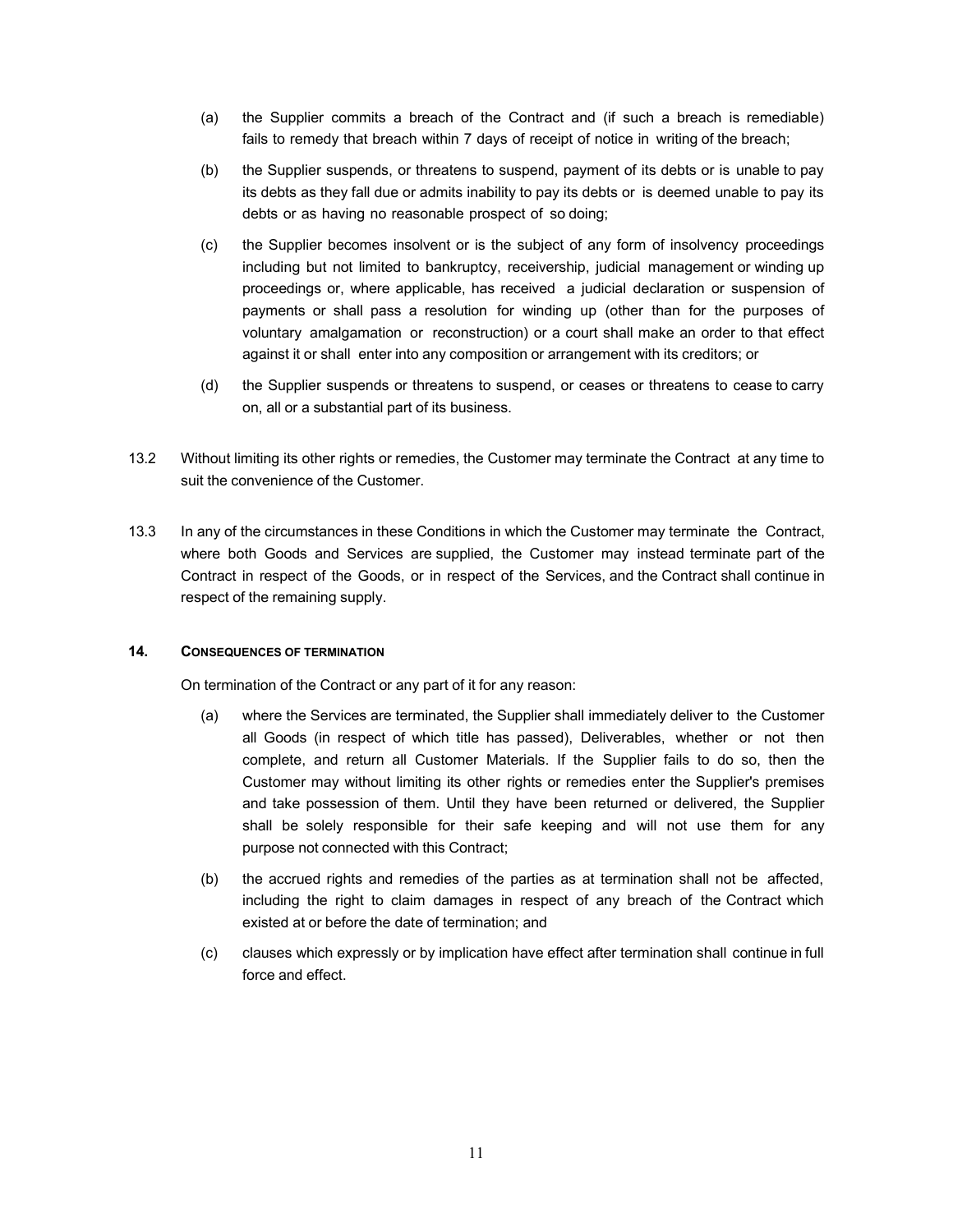## **15. GENERAL**

- 15.1 Force majeure: Neither party shall be liable to the other as a result of any delay or failure to perform its obligations under the Contract if and to the extent such delay or failure is caused by an event or circumstance which is beyond the reasonable control of that party which by its nature could not have been foreseen by such a party or if it could have been foreseen was unavoidable. If such event or circumstances prevent the Supplier from supplying the Goods and/or Services for more than one week, the Customer shall have the right, without limiting its other rights or remedies, to terminate this Contract with immediate effect by giving written notice to the Supplier.
- 15.2 Assignment and subcontracting:
	- (a) The Supplier shall not assign, transfer, charge, subcontract or deal in any other manner with all or any of its rights or obligations under the Contract without the prior written consent of the Customer.
	- (b) The Customer may at any time assign, transfer, charge, subcontract, or deal in any other manner with all or any of its rights under the Contract and may subcontract or delegate in any manner any or all of its obligations under the Contract to any third party or agent.
- 15.3 Notices:
	- (a) Any notice or other communication required to be given to a party under or in connection with this Contract shall be in writing and shall be delivered to the other party personally or sent by prepaid post, recorded delivery or by commercial courier, at its registered office (if a company) or (in any other case) its principal place of business, or sent by fax to the other party's main fax number.
	- (b) Any notice or communication shall be deemed to have been duly received if delivered personally, when left at the address referred to above or, if sent by prepaid post or recorded delivery, at 9.00 am on the second Business Day after posting, or if delivered by commercial courier, on the date and at the time that the courier's delivery receipt is signed, or if sent by fax, on the next Business Day after transmission.
	- (c) This clause 15.3 shall not apply to the service of any proceedings or other documents in any legal action. For the purposes of this clause, "writing" shall not include e-mails and for the avoidance of doubt notice given under this Contract shall not be validly served if sent by e-mail.
- 15.4 Waiver and cumulative remedies:
	- (a) A waiver of any right under the Contract is only effective if it is in writing and shall not be deemed to be a waiver of any subsequent breach or default. No failure or delay by a party in exercising any right or remedy under the Contract or by law shall constitute a waiver of that or any other right or